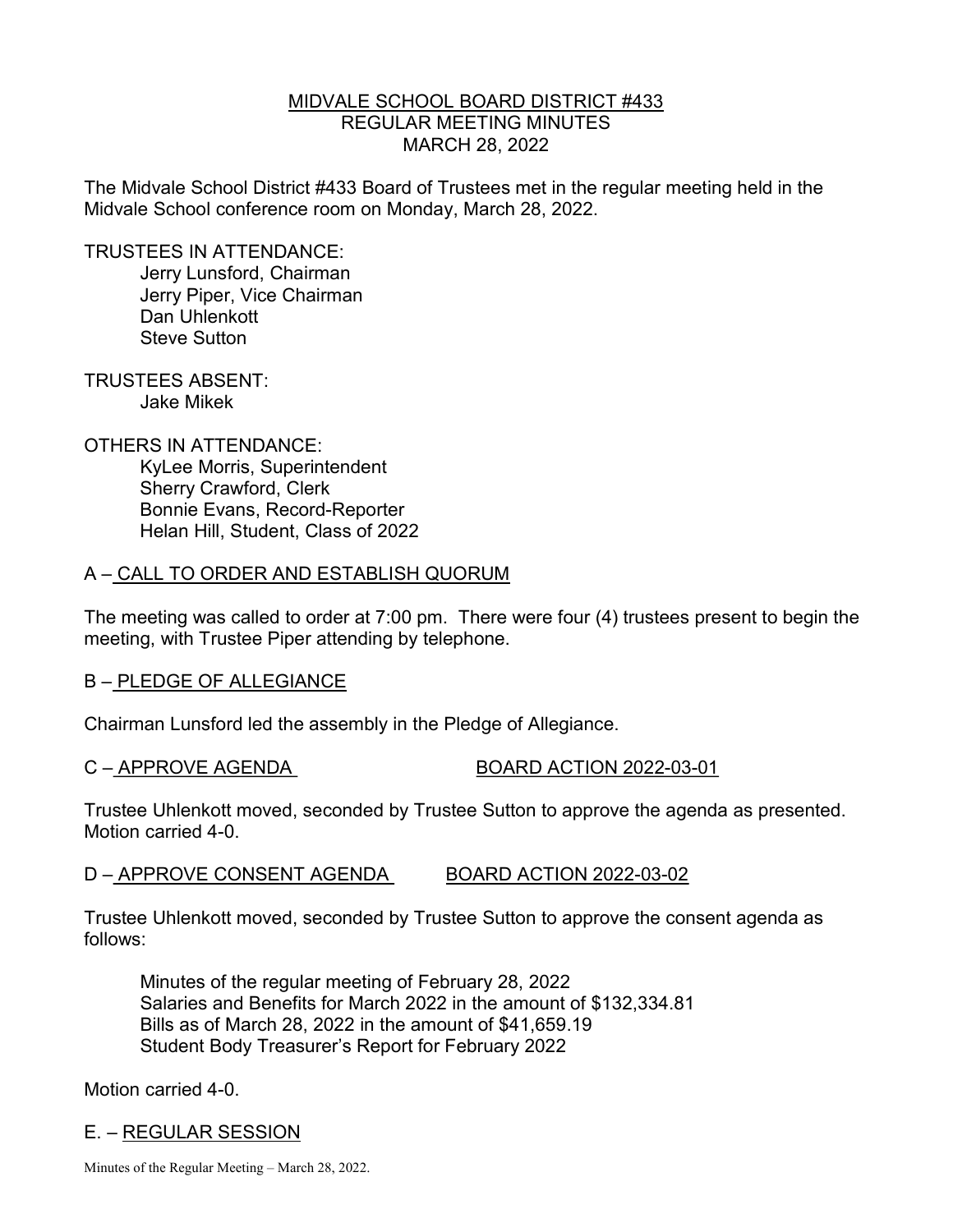### Action Items

### 1. Class of 2022 Senior Trip BOARD ACTION 2022-03-03

Trustee Uhlenkott moved, seconded by Trustee Sutton to approve the Class of 2022 Senior Trip to Silverwood Theme Park as presented by senior Helan Hill. Motion carried 4-0.

### 2. FY2023 School Calendar BOARD ACTION 2022-03-04

Trustee Sutton moved, seconded by Trustee Uhlenkott to approve the FY2023 School Calendar as presented. Motion carried 4-0.

### 3. Set Date, Time and Place for 2022-2023 Budget Hearing BOARD ACTION 2022-03- 05

Trustee Uhlenkott moved, seconded by Trustee Sutton to set the 2022-2023 Budget Hearing for Monday, June 27, 2022 at 7:00 pm in the Conference Room, Midvale School, 56 School Road, Midvale, ID 83645. Motion carried 4-0.

4. Pandemic Operations Plan BOARD ACTION 2022-03-06

Trustee Uhlenkott moved, seconded by Trustee Sutton to continue with the Pandemic Operations Plan as is. Motion carried 4-0.

### 5. Old Football Field BOARD ACTION 2022-03-07

Trustee Uhlenkott moved, seconded by Trustee Sutton to move forward with plans for fencing, leveling and preparing old football field. Motion carried 4-0.

### Information Items

### 1. Driver's Ed Update

Superintendent Morris reported that Driver's Ed course will be April 11-May 20, 2022 with 13 students.

### 2. ESSER Funds Spending Update

Superintendent Morris reported on the following items funded with ESSER Funds (1) new lunch tables, (2) update to new Pre-School classroom, (3) purchase of 15 passenger wheelchair accessible van, (4) purchase of Driver's Ed/District car, (5) bus garage and turnaround, (6) Smartboards, (7) chrome books, (8) desks, (9) Whiteboards, (10) three cleaning machines, (11) old weight room turned into library with new shelves and carpet, (12) old library to classroom, and (13) new library shelves and carpet.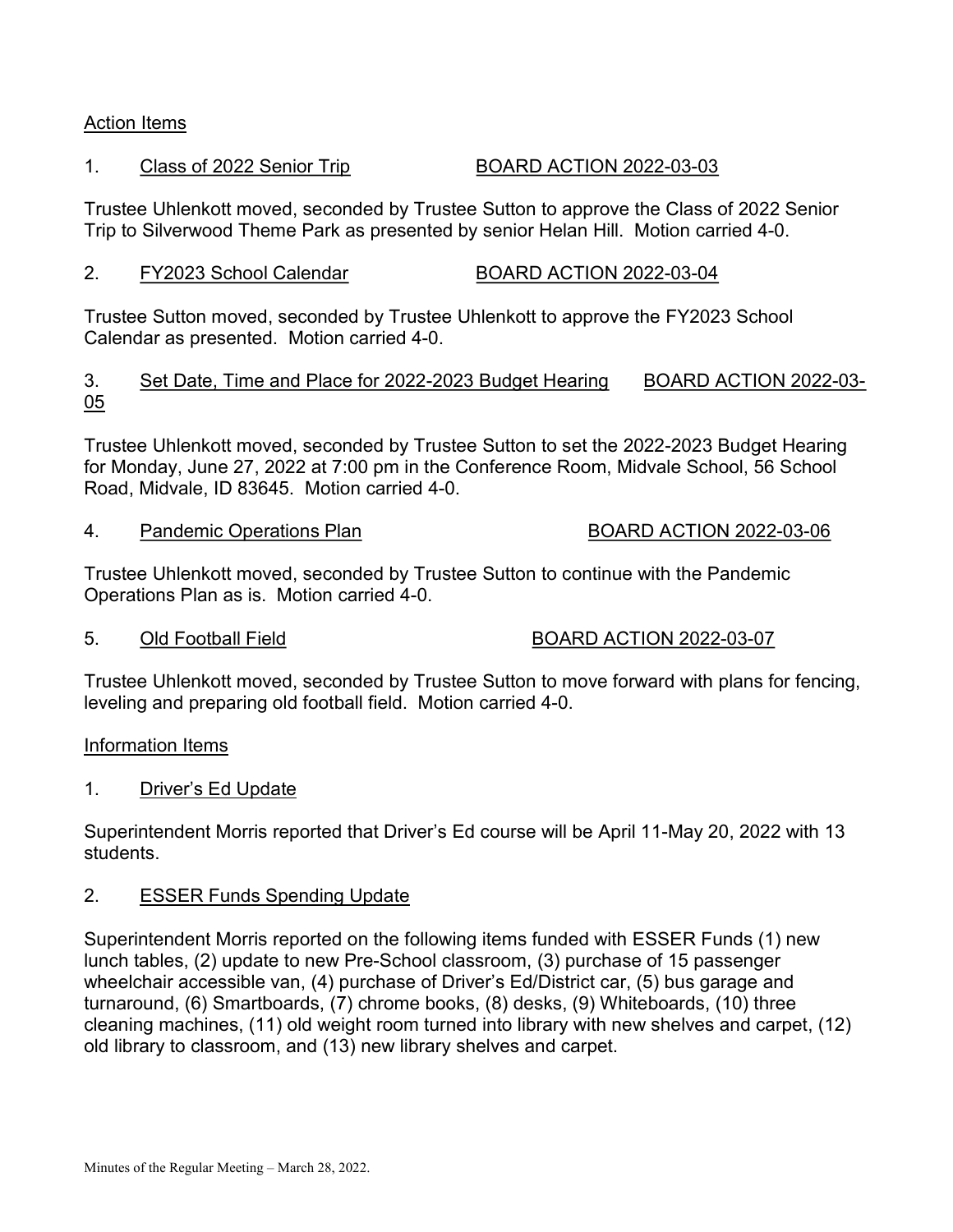# 3. Superintendent's Report

Superintendent Morris reported on the (1) north awning 90% complete, (2) handicapped bus, (3) tear down of old trailer, (4) new lights in old gymnasium, (5) new students, (6) testing schedule, (7) several students preparing to go on to vocational/higher education, (8) Scholarship Committee meeting April 11, (9) State FCCLA April 7 and 8, and (10) ISBE Grant for fine arts courses.

## F. ADJOURN TO EXECUTIVE SESSION PER IDAHO CODE 74-206(1)(b) (7:30pm-7:53pm) BOARD ACTION 2022-02-06

Chairman Lunsford announced the next order of business would be to adjourn to Executive Session per Idaho Code 74-206(1)(b).

Trustee Uhlenkott moved, seconded by Trustee Sutton to adjourn into Executive Session at 7:30 p.m. per Idaho Code 74-206 (1)(b) to consider the evaluation, dismissal or disciplining of, or to hear complaints or charges brought against a public officer, employee, staff member or individual agent, or public school student.

BE IT RESOLVED that the Board of Trustees of Midvale School District 433 recess from a regular board meeting into executive session in the manner and purpose authorized by Section I.C. 74-206(1)(b).

The Chairman then directed the Clerk to call for individual vote, which was as follows:

| <b>Trustee Uhlenkott</b> | Yes |
|--------------------------|-----|
| <b>Trustee Sutton</b>    | Yes |
| <b>Trustee Piper</b>     | Yes |
| <b>Trustee Lunsford</b>  | Yes |

Vote being had on the above and forgoing resolution, and the same having been counted and found to be no less than two-thirds of the membership in favor thereof, Chairman Lunsford declared said resolution adopted. The Chairman declared the Board recessed into Executive Session at 7:30 p.m.

Present in executive session were the previously mentioned board members, Superintendent KyLee Morris and Sherry Crawford, Clerk.

## G. RETURN TO REGULAR OPEN SESSION (7:53 p.m.)

The Board returned to regular open session at 7:53 p.m.

No additional action was taken following Executive Session.

H. Adjourn

There being no additional business Chairman Lunsford adjourned the meeting at 7:54 p.m.